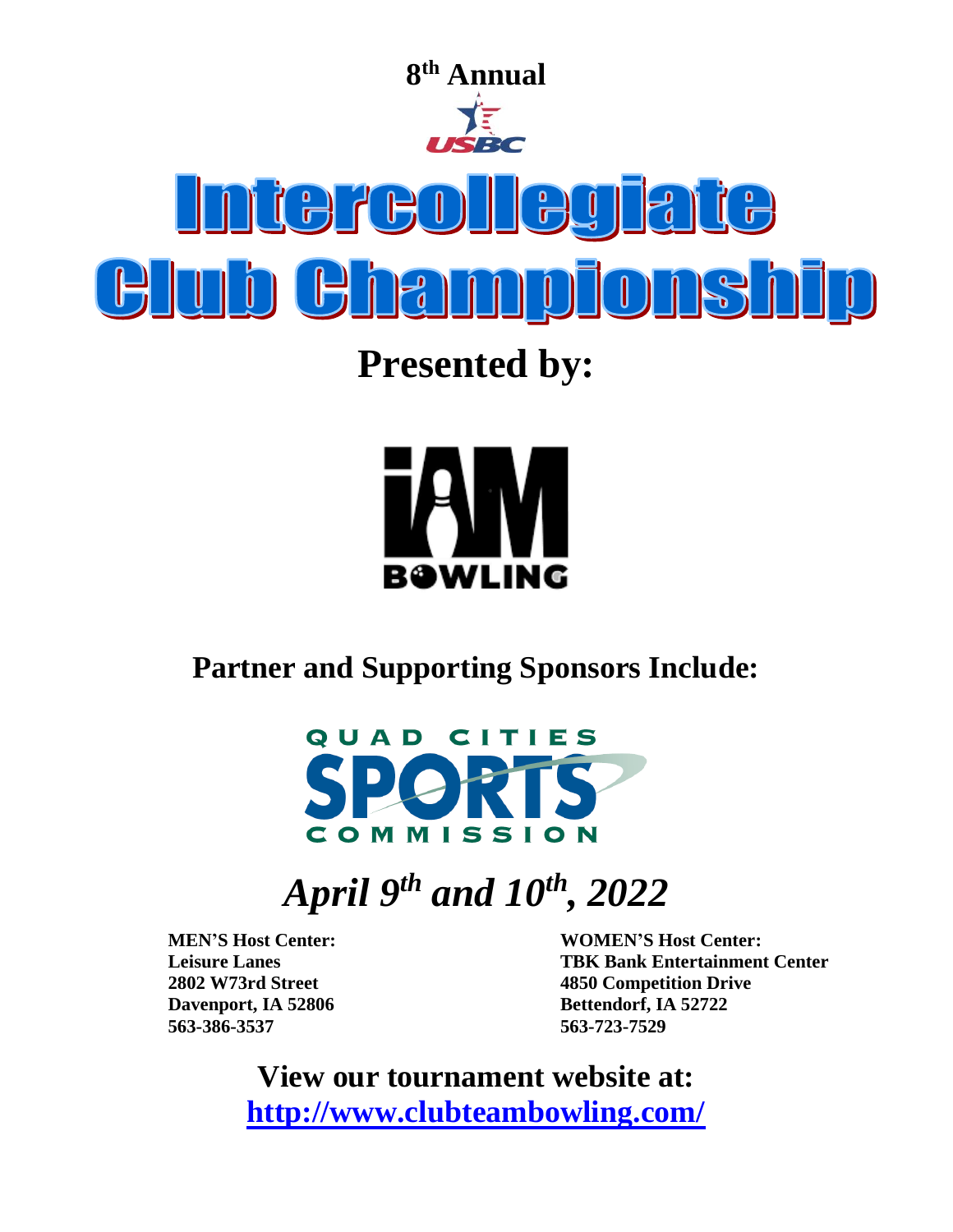# **Schedule of Events**

### Saturday April 9<sup>th</sup>, 2022

7:30 AM – Team Check In  $\overline{8:00am}$  – Teach Check In 8:00 AM – Coaches Meeting 8:30am – Coaches Meeting

8:30 AM – Opening Ceremonies 9:00am – Opening Ceremonies

9:00 AM – Practice 9:00 AM – Practice 9:00 AM – Practice 9:00 AM – Practice 9:00 AM – Practice 9:00 AM – Practice 9:00 AM – Practice 9:00 AM – Practice 9:00 AM – Practice 9:00 AM – Practice 9:00 AM – Practice 9:00 AM – Pra

9:15 AM – Pool Play – Match 1 and 1 9:45am – Pool Play – Match 1 10:15 AM – Pool Play – Match 2 10:45am – Pool Play – Match 2 11:15 AM – Pool Play – Match 3 11:45am – Pool Play – Match 3 12:15 PM – Pool Play – Match 4 12:45pm – Pool Play – Match 4 1:15 PM – Pool Play – Match 5 1:45pm – Pool Play – Match 5 2:15 PM – Pool Play – Position Round 2:45pm – Pool Play – Match 6

3:30 PM – Re-Oil for Match Play 4:00pm – Re-Oil for Match Play

4:45 PM – Bracket – Round 1 5:15pm – Bracket – Round 1

7:45 AM – Bracket – Round 3 NO ROUND 3 FOR WOMEN 8:30 AM – Bracket – Round 4 9:00am – Bracket – Round 4 9:15 AM – Bracket – Round 5 9:45am – Bracket – Round 5 10:00 AM – Bracket – Round 6 10:30am – Bracket – Round 6

11:00 AM – Break for Re-Oil 11:30am – Break for Re-Oil

12:00 PM – Bracket – Round 7 12:30pm – Bracket – Round 7 12:45 PM – Bracket – Round 8 1:15pm – Bracket – Round 8 1:30 PM – Bracket – Round 9 2:00pm – Bracket – Round 9 2:15 PM – Bracket – Round 10 2:45pm – Bracket – Round 10

4:30 PM – End of Tournament / Awards Ceremony 5:00pm – End of Tournament / Awards Ceremony

# **MEN'S SCHEDULE WOMEN'S SCHEDULE**

### **Leisure Lanes TBK Bank Entertainment Center**

### **th, 2022 Saturday April 9 th, 2022**

6:45pm – Bracket – Round 2

### **Sunday April 10th, 2022 Sunday April 10th, 2022**

3:45 PM – Bracket – Round 11 (if necessary) 4:115pm – Bracket – Round 11 (if necessary) or Awards Ceremony **or Awards Ceremony or Awards Ceremony**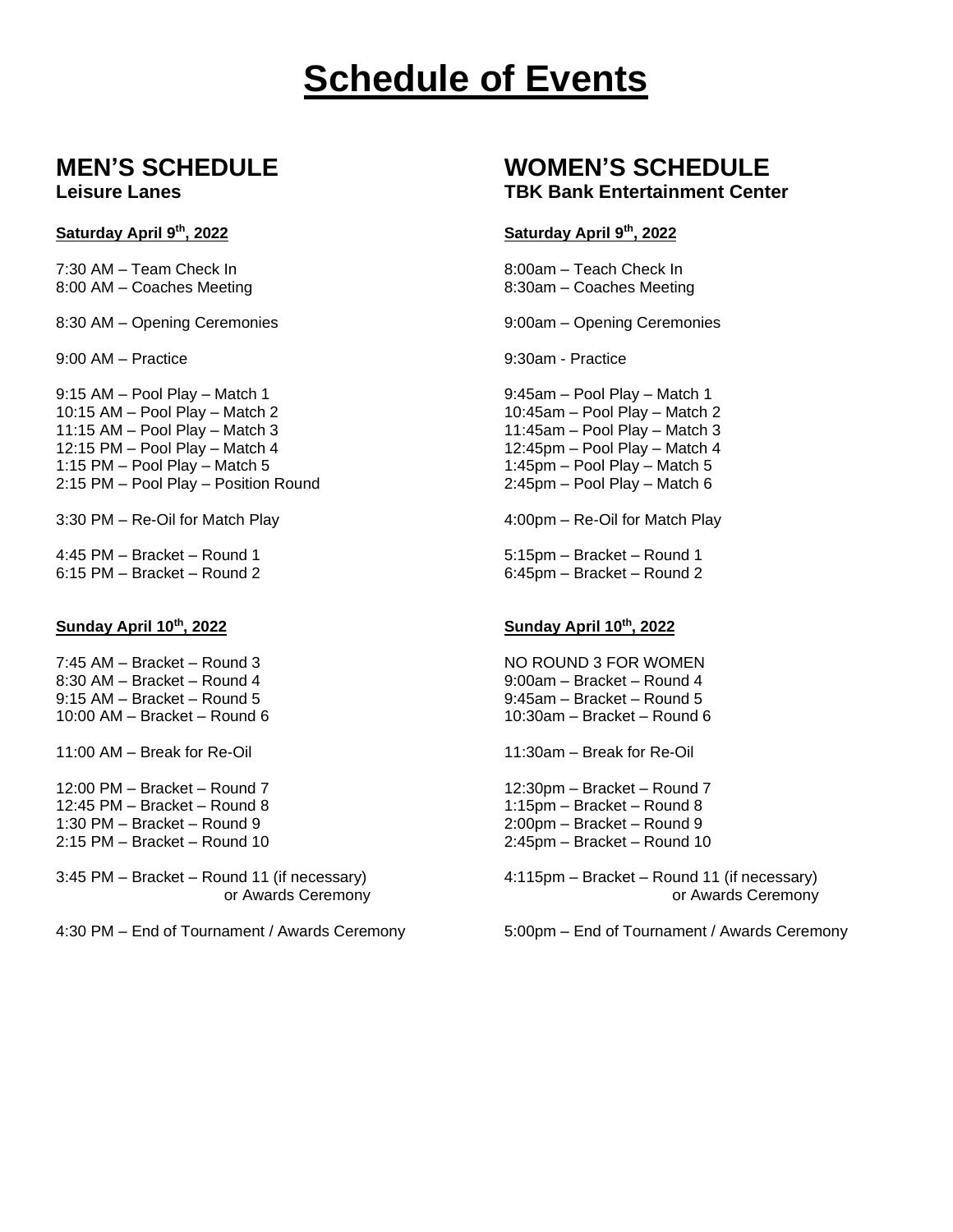# **Format for Intercollegiate Club Championship**

# **Qualifying**

The top 24 men's teams and top 16 women's teams from club bowling programs, based on the final Collegebowling.com Power Ranking, will be invited to the Intercollegiate Club Championship. A "club bowling program" eligible to participate in this event must be: *1) non-affiliated with the NCAA, NAIA, or NJCAA, and 2) have no athletes who receive financial incentives (a scholarship, grant or discount) that was used to recruit or entice them to attend an institution to participate in the bowling program*. If an invited team declines the invitation to participate, the next team down in the rankings will be given the invitation.

The tournament will be all Baker games. The teams will be seeded into one of the pools based off the final power rankings.

| Pool A        | Pool B        | Pool C            | Pool D        |
|---------------|---------------|-------------------|---------------|
| Team 1        | Team 2        | Team <sub>3</sub> | Team 4        |
| Team 8        | Team 7        | Team 6            | Team 5        |
| Team 9        | Team 10       | Team 11           | Team 12       |
| Team 16       | Team 15       | Team 14           | Team 13       |
| Team 17 (Men) | Team 18 (Men) | Team 19 (Men)     | Team 20 (Men) |
| Team 24 (Men) | Team 23 (Men) | Team 22 (Men)     | Team 21 (Men) |

# MEN'S FIELD

Each team will bowl a 4 game Baker match against the other teams in their pool, (along with a position round) with total pins deciding the winner of the match. The top two teams from each pool, based on a win-loss record, will get a first-round bye in the double elimination bracket. In case of a tie in pool play, the team with the highest total pin fall will be the higher seed. If a tie still exists with total pin fall, the team that won the head-to-head match will be the higher seed.

## WOMEN'S FIELD

Each team will bowl two 4 game Baker matches against each team in their pool, with total pins deciding the winner of the match. No bye's will be awarded. In case of a tie in pool play, the team with the highest total pin fall will be the higher seed. If a tie still exists with total pin fall, the team that had the higher four game baker set total will be the higher seed.

## **Bracket Play**

In the winner's bracket of the double elimination bracket, matches will be a best 3 out of 5. For the contender's bracket of the double elimination bracket, matches will be a best 2 out of 3. The seeding for the Bracket will be set before the competition starts. Bracket set up will be determined based on the number of teams participating.